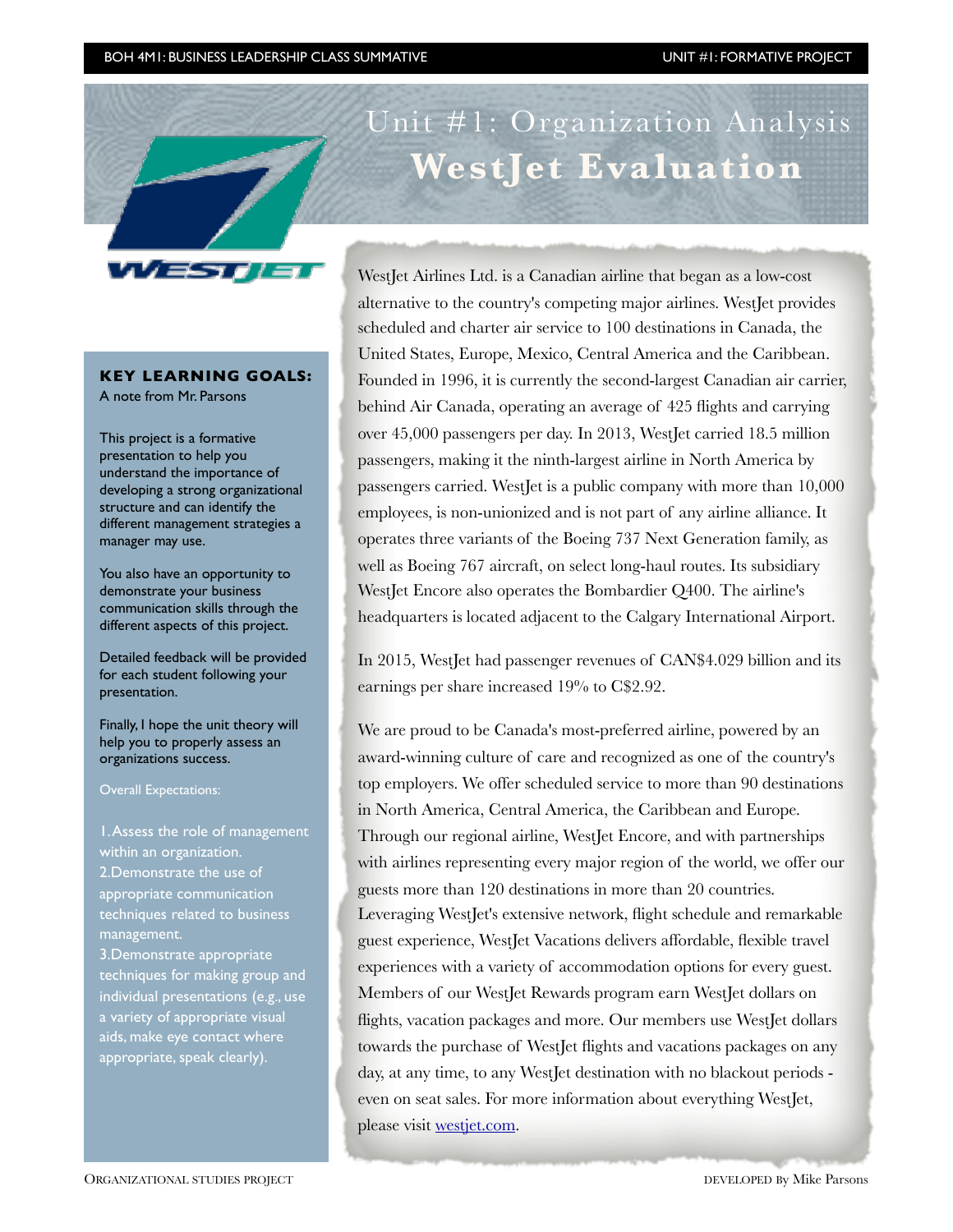**Part A: Theory to Practice - Each group member is responsible for completing one of the following questions (you will be assessed individually for this component).** 

**Option #1)** Organizations in the 21st century must consider five focus areas for success. Complete the research the five focus areas. How is the organization performing in each of the 5 success areas? Defend your decision with evidence.

**Option #2)** Outline the Quality of Work Life for the organizations employees. How is the organization performing in these 6 QWL indicators? Defend your decision with evidence.

**Option #3)** Complete an analysis of the organization using Porters Five Forces Model. How is the organization performing in Porters 5 Forces Indicators? Is it an attractive industry for your organization? Defend your decision with evidence.

**Option #4)** Complete a SWOT Analysis for the organization. Part of your analysis/finding should be based on your interview. Outline the strengths, weaknesses, opportunities and threats for this organization? Defend your decision with evidence.

**Option #5)** Evaluate West Jet's CEO as a leader. Use the 3 skills sets of a manager to defend your evaluation of his leadership abilities. What is the CEO's vision for the company? Outline your own predictions/forecast on whether the company will be successful based on Elon Musks vision.

#### **Part B: Presentation Format**

You presentation must incorporate multimedia (such as Powerpoint) to present your research and analysis. The presentation should be shared equally between all members. Each member is also responsible to ensure that the have an understanding of all components for the assignment. Proper presentation guidelines (discussed previously) should be followed.

#### **Specific Presentation Expectations:**

- Demonstrate appropriate presentation techniques for both groups and individuals.
- Demonstrate the use of short-term planning tools and strategies.
- Apply business teamwork skills to carry out projects and solve problems.

• Analyse organizational strategic plans, using a variety of management tools (e.g., strengths, weaknesses, opportunities, threats analysis (SWOT analysis); political, environmental, social, technological analysis; Porters five forces competitive model).

- Apply business teamwork skills to carry out projects and solve problems.
- Analyse the characteristics of effective leaders (e.g., integrity, drive, vision, commitment to equity and diversity in the workplace).
- Demonstrate the ability to use time-management techniques.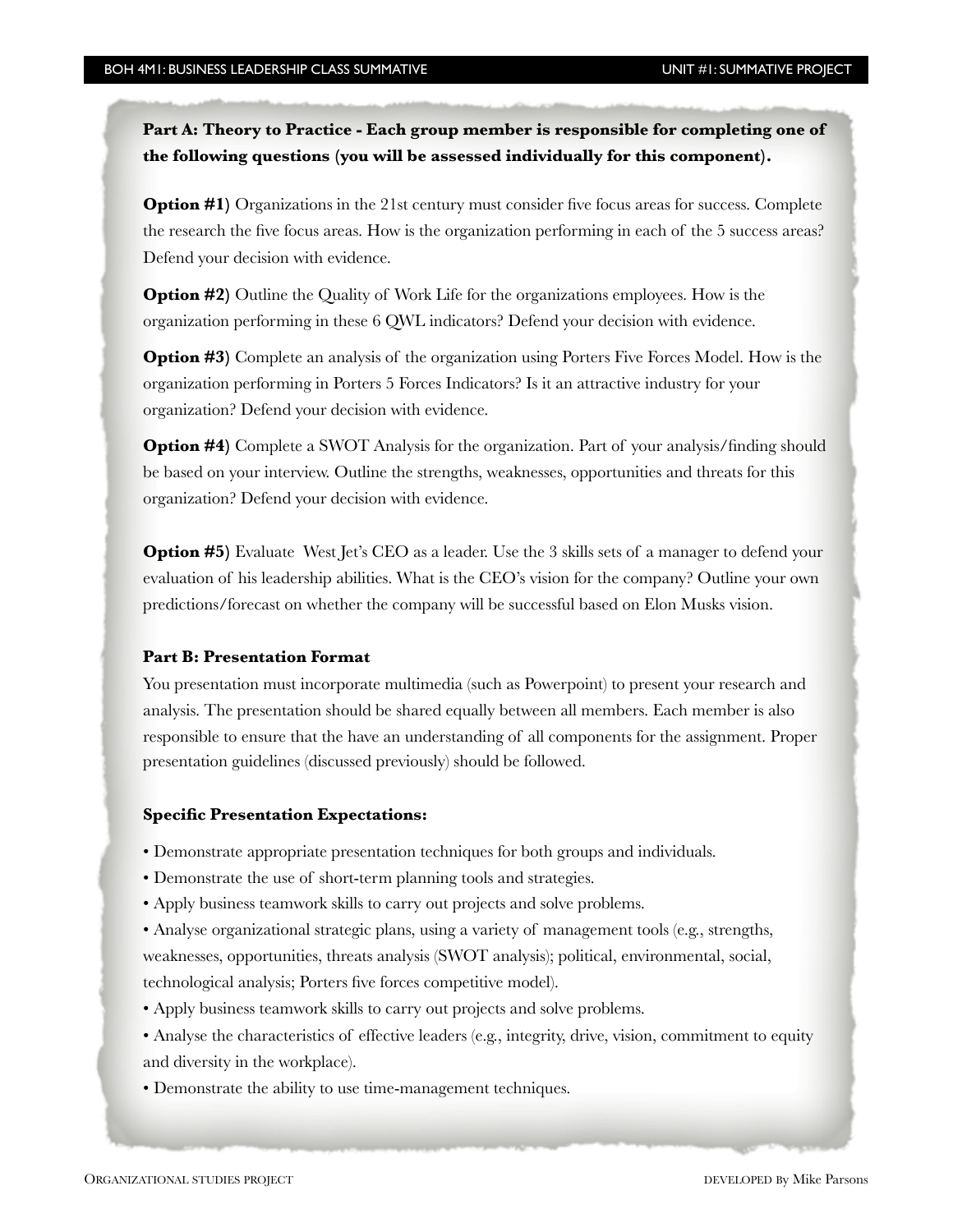#### **Summative Rubric:**

## **Part A: Theory to Practice - Individual Mark Category - Thinking Weight: /20 Marks**

#### **Project Expectations:**

• Did you use critical thinking skills to evaluate businesses through data analysis?

• Based on your assigned section, did you evaluate the costs & benefits to the company? Did you use your tools for assessment effectively (your assigned section)? Did you complete accurate and effective research? Were all areas for organizational assessment completed (and to what degree of success)? • Did you apply planning theories/strategies to a variety of situations?

Level 1: Does not appropriately use critical and creative thinking skills; Uses concepts, skills and procedures in familiar contexts with limited effectiveness.

Level 2: Uses critical and creative thinking skills with limited effectiveness; Uses concepts, skills and procedures in familiar contexts with some effectiveness.

Level 3: Uses critical and creative thinking skills with moderate effectiveness; Uses concepts, skills and procedures in familiar contexts with considerable effectiveness.

Level 4: Uses critical and creative thinking skills with a high degree of effectiveness; ; Use concepts, skills and procedures in familiar contexts with a high degree of effectiveness.

# **Part B: Presentations Skills - Individual Mark**

**Category - Communication Weight: /20 Marks** 

#### **Project Expectations:**

• Did you communicate information and ideas through writing and visual and oral presentations?

• Did you demonstrate effective use of Multimedia Presentation Software?

• Did you demonstrate appropriate presentation techniques (relevant to business environments)?

Level 1: Communicates information and ideas with limited clarity; Uses language, symbols and visuals with limited accuracy and effectiveness; Communicates with a limited sense of audience and purpose.

Level 2: Communicates information and ideas with some clarity; Uses language, symbols and visuals with some accuracy and effectiveness; Communicates with some sense of audience and purpose.

Level 3: Communicates information and ideas with considerable clarity; Uses language, symbols and visuals with considerable accuracy and effectiveness; Communicates with a clear sense of audience and purpose.

**Level 4:** Communicates information and ideas with a high degree of clarity; Uses language, symbols and visuals with a high degree of accuracy and effectiveness; Communicates with a strong sense of audience and purpose.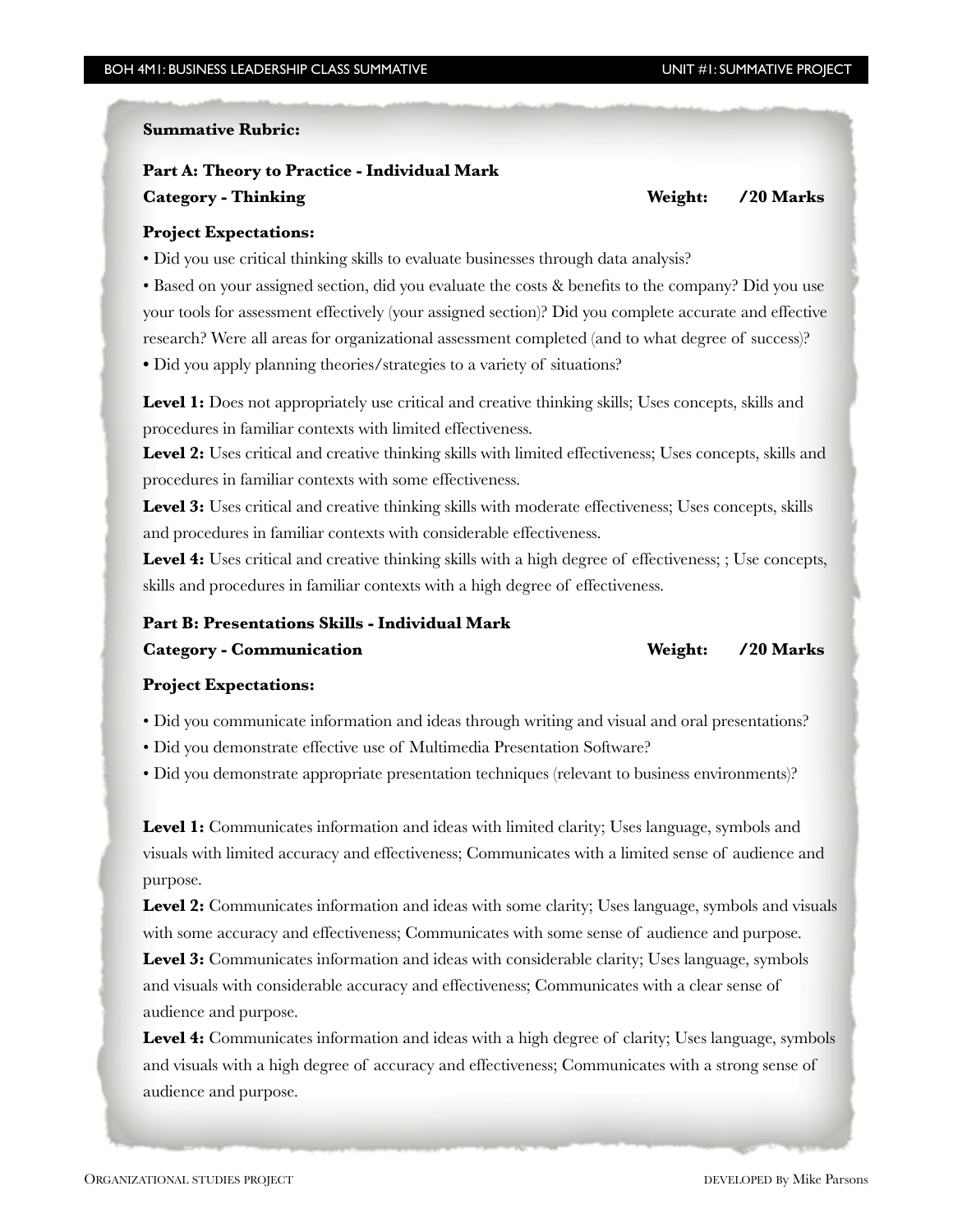# **BOH UNIT #1: SUMMATIVE - TOTAL MARKS: Part A: Theory to Practice - Individual Mark**  Category - Thinking **Category - Thinking** *Category - Thinking Marks Meight: /20 Marks* **Part B: Presentations Skills - Individual Mark**  Category - Communication *Neight:* /20 Marks **Part C: Demonstration of course content - Individual Mark**  Category - Knowledge **Branch Category - Knowledge** *Neight* /10 Marks **Use your assigned tool in an effective manner. Incorporate research into each are of your course content and explain how the assigned tool works to help you evaluate this organization. /50 Marks Total Additional Presentations guidelines: Maximum 25 minutes for all presentations. Include an appropriate introduction and conclusion. Test all technology and be prepared to start. Dress professional. Include pictures (and/or video) that support your analysis.**WESTALE